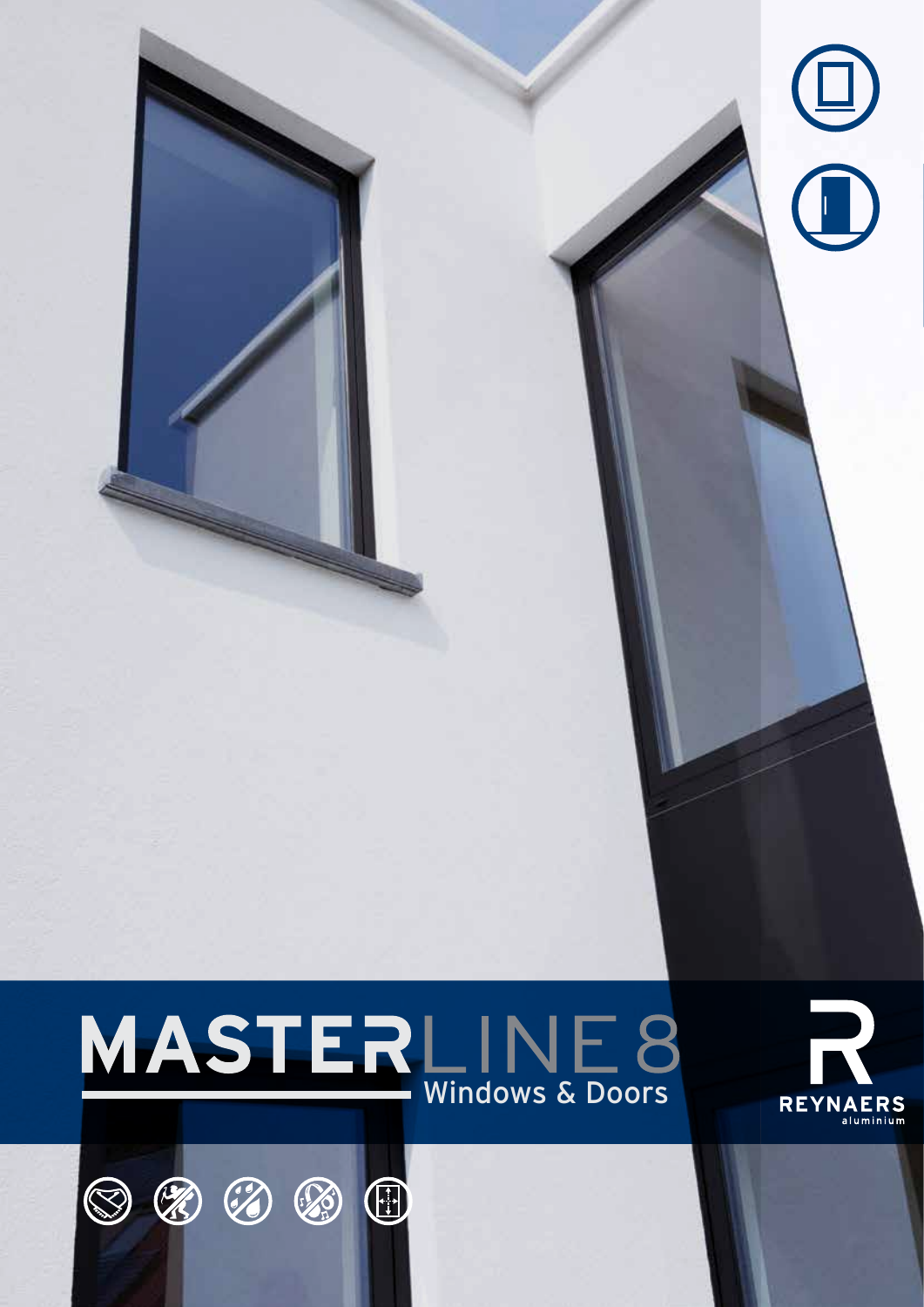## **ENERGY EFFICIENCY**

MasterLine 8 is a unique windows and doors **COMFORT** system that combines countless design possibilities with first in class performance and production speed.

This system gives you a wide design range, to perfectly fit any architectural style, while at the same time offering the ultimate performance regarding thermal insulation and air- and water tightness, with a limited system depth of 77 mm.

This new generation of innovative window and door solutions mirrors the current architectural trend towards maximising daylight while offering ultimate insulation levels. MasterLine 8 panel doors even come with passive house certification.

MasterLine 8 windows feature 3 different levels of insulation, offering solutions for high insulated, low energy and even passive houses. These different levels of insulation are achieved by the integration of new and clever materials.

For the High Insulating Plus (HI+) variant, innovative insulation bars are incorporated, which use a low-emission foil and thus improve the insulation value by reflecting and retaining heat.

MasterLine 8 doors are available in 2 levels of insulation for balcony, flush and pivot doors. For projects where extreme insulation is required, our MasterLine 8 range offers a panel door with excellent insulation values, that was awarded passive house certification by the renowned Passive House Institute.



MasterLine 8 doors offer a wide range of highly insulated and robust flush doors, which meet the modern requirements with regard to safety, thermal insulation and stability (class 8). This allows for the creation of entrance doors with large dimensions and weights up to 250 kg. MasterLine 8 doors are available as inward and outward opening glass or panel doors and pivoting doors are possible. All the doors can be fitted with a wide range of locks and hinges.



MasterLine 8 windows and doors ensure your safety as they comply to burglar resistance class RC2 or RC3. Reynaers Aluminium offers a wide range of compatible handles, locks and hinges to ensure your safety and comfort. To further enhance safety, MasterLine 8 is compatible with RB Glass: the add-on glass balustrade for larger window areas in high rise buildings. Even without balconies, RB Glass ensures you can safely open your windows and enjoy an unobstructed view. MasterLine 8 also offers single or double panic doors and Anti-Fingertrap doors.

| <b>TECHNICAL CHARACTERISTICS</b>                     |       | <b>WINDOWS</b>                             | <b>DOORS</b>       |             |                    |                               |                    |  |  |  |
|------------------------------------------------------|-------|--------------------------------------------|--------------------|-------------|--------------------|-------------------------------|--------------------|--|--|--|
|                                                      |       | <b>FUNCTIONAL</b>                          | <b>RENAISSANCE</b> | <b>DECO</b> | <b>HIDDEN VENT</b> | <b>WINDOW</b><br><b>DOORS</b> | <b>FLUSH DOORS</b> |  |  |  |
| Min. visible width inward                            | Frame |                                            | 53 mm              |             | 80 mm              | 68.5 mm<br>60 mm              |                    |  |  |  |
| opening window or door                               | Vent  |                                            | 37 mm              |             |                    | 67 mm                         | 78.5 mm            |  |  |  |
| Min. visible width outward<br>opening window or door | Frame |                                            | $21 \, \text{mm}$  |             | n.a.               | $21 \, \text{mm}$             | 42.5 mm            |  |  |  |
|                                                      | Vent  |                                            | $113$ mm           |             | n.a.               | $113 \, \text{mm}$            | 104.5 mm           |  |  |  |
| Min. visible width T-profile                         |       |                                            | 80 mm              |             | 107 mm             | 80 mm                         | 80 mm              |  |  |  |
| Overall system depth window<br>or door               | Frame | 77 mm                                      | 87 mm              | 87 mm       | 77 mm              | 77 mm                         | 77 mm              |  |  |  |
|                                                      | Vent  |                                            | 87 mm              |             | 77 mm              | 80 mm                         | 77 mm              |  |  |  |
| Rebate height                                        |       | $27$ mm                                    |                    |             |                    |                               |                    |  |  |  |
|                                                      | Frame |                                            |                    |             |                    |                               |                    |  |  |  |
| Glass thickness                                      | Vent  | up to 72 mm                                | up to 62 mm        | up to 62 mm | up to 57 mm        | up to 72 mm                   | up to 62 mm        |  |  |  |
| Glazing method                                       |       | dry glazing with EPDM or neutral silicones |                    |             |                    |                               |                    |  |  |  |
| Thermal break                                        |       | 32 mm                                      |                    |             |                    |                               |                    |  |  |  |





## **AIR- WIND- WATER TIGHTNESS**

MasterLine 8 windows and doors allow for a water tightness of 900Pa, reduced air loss at 600Pa air pressure, and excellent sealing properties. These ultimate performances are achieved by the overall concept and the increased overlap of the central gasket in the windows, offering a guaranteed performance.

## **VENTILATION VENT**

MasterLine 8 ventilation vents are available on 2 different levels of insulation for high insulated, low energy and even passive houses. These ventilation vents exist in 2 widths for optimal fresh air access: 185mm and 250mm. The vents are optimised for easy installation and aesthetics as the end pieces are adjustable for optimal fit and paintable to match the color of the profiles.

# **SAFET**

## **ENERGY EFFICIENCY**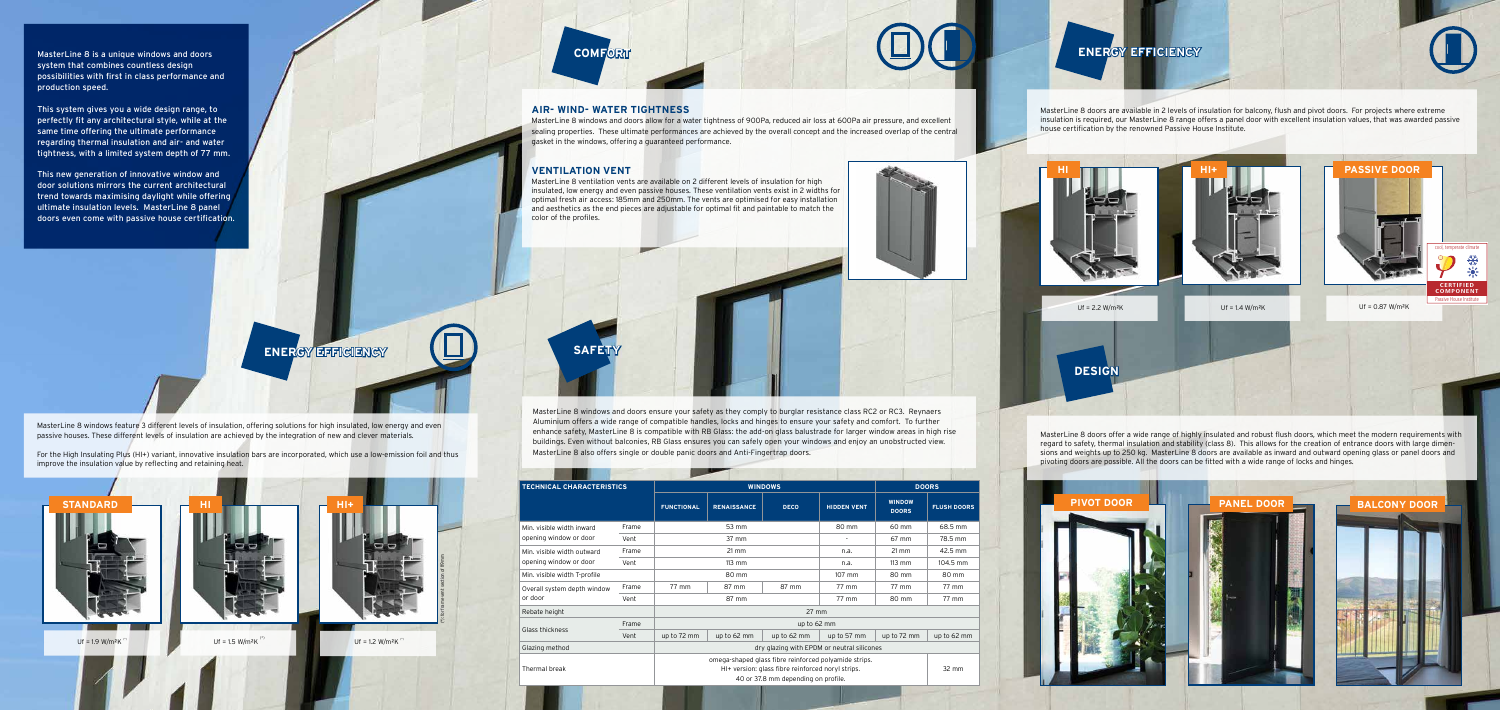The unique MasterLine 8 windows concept offers up to 4 design variants, each with their own distinct look and feel, which make MasterLine 8 suitable for any architectural style.



Needless to say, MasterLine 8 can easily be integrated with other Reynaers Aluminium systems, such as CP 130 and CP 155 sliding systems, the RB glass balustrade, the Mosquito system, and curtain wall system CW 50.

The unique concept makes it possible to combine an extensive range of window opening types, design variants, and different levels of thermal insulation.



**DESIGN**



The straightforward design of the MasterLine 8 Functional variant is beautiful in its simplicity, and is suitable for both modern and contemporary buildings.

The MasterLine 8 Renaissance windows have been redesigned, more true to the traditional ogee detailing in heritage windows. The sash is recessed to the frame on the exterior side and the detailing is more refined.

MasterLine 8 Deco windows offer a modern, unique design that stands out and gives a contemporary feel. The sash is recessed to the frame on the exterior side and the sloped detailing brings a finepalette of reflections and shading.

For a modern minimalistic appearance MasterLine 8 offers the Hidden Vent system. With Hidden Vent profiles the vents are covered by the outer frames and transoms, which allows for a concealed install of the opening elements behind the window reveal.



**RENAISSANCE**

**DECO**





**HIDDEN VENT**